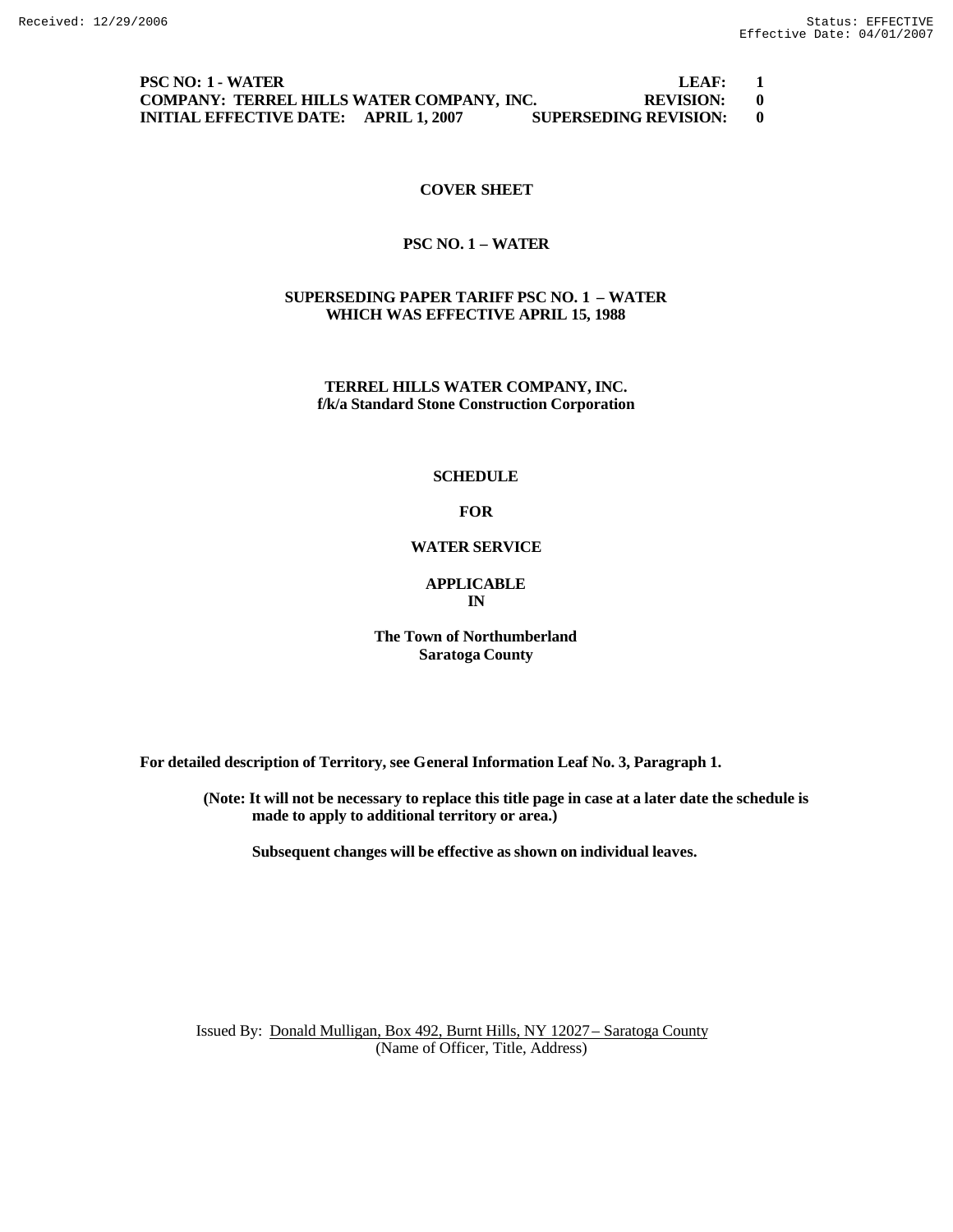| <b>PSC NO: 1 - WATER</b>                     |  | LEAF:                        | $\overline{2}$ |
|----------------------------------------------|--|------------------------------|----------------|
| COMPANY: TERREL HILLS WATER COMPANY. INC.    |  | REVISION: 0                  |                |
| <b>INITIAL EFFECTIVE DATE: APRIL 1, 2007</b> |  | <b>SUPERSEDING REVISION:</b> |                |

# **TABLE OF CONTENTS**

|     | <b>GENERAL INFORMATION</b>                                 | <b>LEAF NO.</b> |
|-----|------------------------------------------------------------|-----------------|
| 1.  | Territory                                                  | 3               |
| 2.  | Application for Water Service                              | 3               |
| 3.  | Deposits - Security                                        | 3               |
| 4.  | Deposits - Interest                                        | $\overline{4}$  |
| 5.  | Deposits - Return                                          | 4               |
| 6.  | Deposits - Other                                           | $\overline{4}$  |
| 7.  | <b>General Rules</b>                                       | $5 - 6$         |
| 8.  | Metered Service                                            | $6 - 7$         |
| 9.  | <b>Unmetered Service</b>                                   | 7               |
| 10. | <b>Extension of Mains</b>                                  | $\tau$          |
| 11. | Discontinuance of Service - Non-payment                    | $7 - 8$         |
| 12. | Discontinuance of Service - Other                          | $8 - 9$         |
| 13. | Discontinuance of Residential Service - Special Procedures | 9               |
| 14. | <b>Deferred Payment Agreements</b>                         | 9               |
| 15. | <b>Complaint Handling Procedures</b>                       | 10              |
| 16. | <b>Restoration of Service</b>                              | $10 - 11$       |
| 17. | <b>Interest on Customer Overpayments</b>                   | 11              |
| 18. | Regulation                                                 | 11              |
|     | <b>RATES</b><br>Service Classification No. 1               | 12              |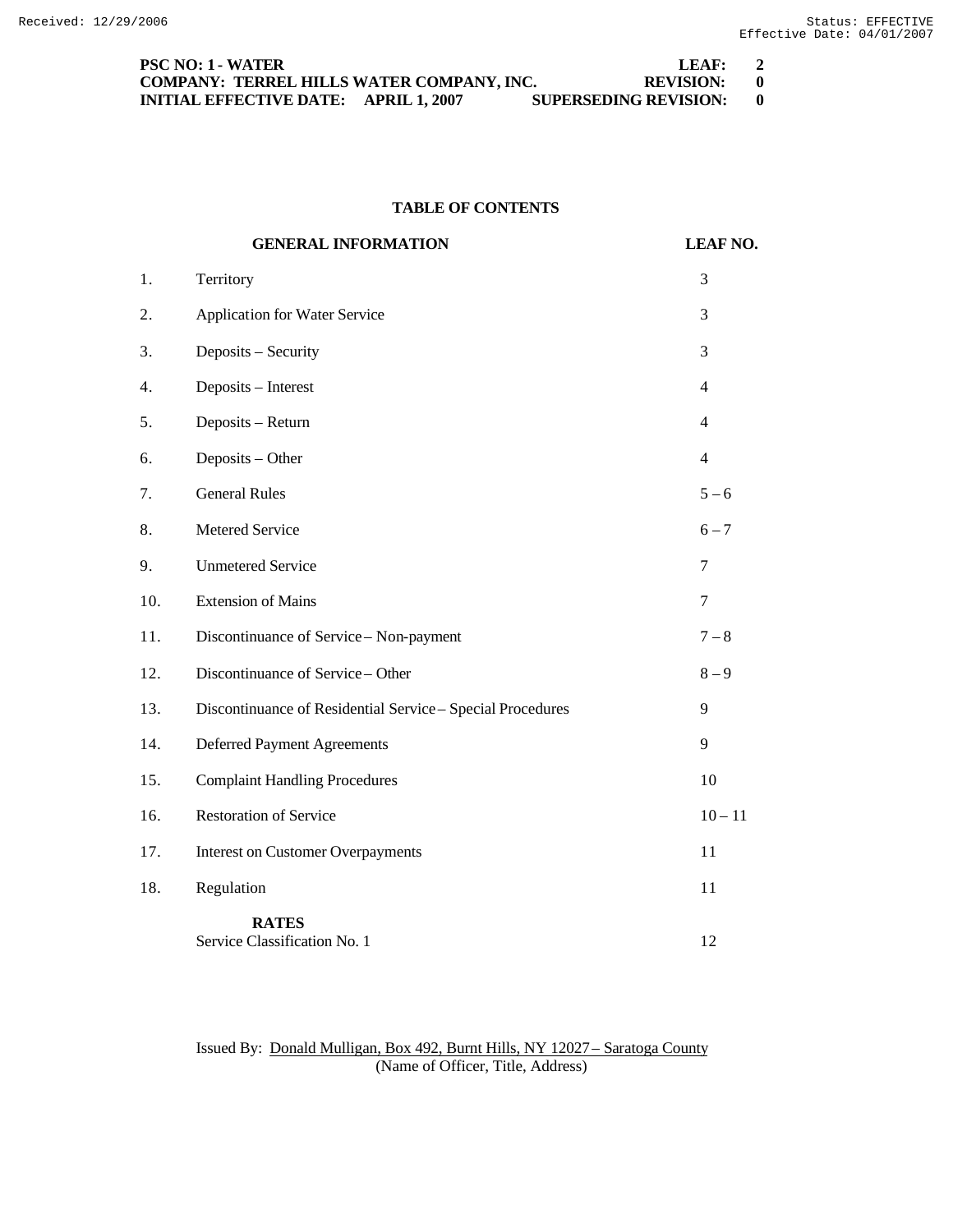**PSC NO: 1 - WATER LEAF: 3 COMPANY: TERREL HILLS WATER COMPANY, INC. REVISION: 0 INITIAL EFFECTIVE DATE: APRIL 1, 2007 SUPERSEDING REVISION: 0**

#### **GENERAL INFORMATION**

1. Territory (County, Town Development, Streets, etc.)

#### 2. Application for Water Service

- A. Written application for service may be required.
- B. A separate application may be required for each premises.
- C. Premises may be subject to inspection by the company.
- D. Applications need not be accepted from customers with charges due on any water accounts with the company. The company must accept an application if the customer enters into a deferred payment agreement.
- E. Service pipe installations are subject to company approval.

#### 3. Deposits – Security

- A. As a condition of receiving service, the company may require a deposit from customers that are delinquent (having a bill remaining unpaid 23 days from the date mailed), seasonal, short term or temporary or who have had service terminated for non-payment during the preceding 6 months. In addition, a deposit may also be required from a non-residential customer whose credit has not been established with the company. A delinquent customer shall be provided with a written notice 20 days before the deposit is assessed which states that failure to make timely payments will permit the company to require a deposit from such customer.
- B. Deposits from applicants and customers may not exceed two times the estimated average monthly bill for a calendar year, except in the case of customers whose usage varies widely where deposits may not exceed twice the average monthly bill for the peak season.
- C. The company shall perform an annual review of the billing history of every customer who has a deposit with the company to assure that a deposit is still required under (3A) above and that the amount of the deposit conforms with (3B) above. The company reserves the right to review the deposit at any time. If a review shows that the deposit held falls short of the amount the company may require by 25 percent or more, the company may require the payment of an additional amount. If a review shows that the deposit held exceeds the amount required by 25 percent or more, the company shall refund the excess to the customer. The customer may request a downward revision of the deposit.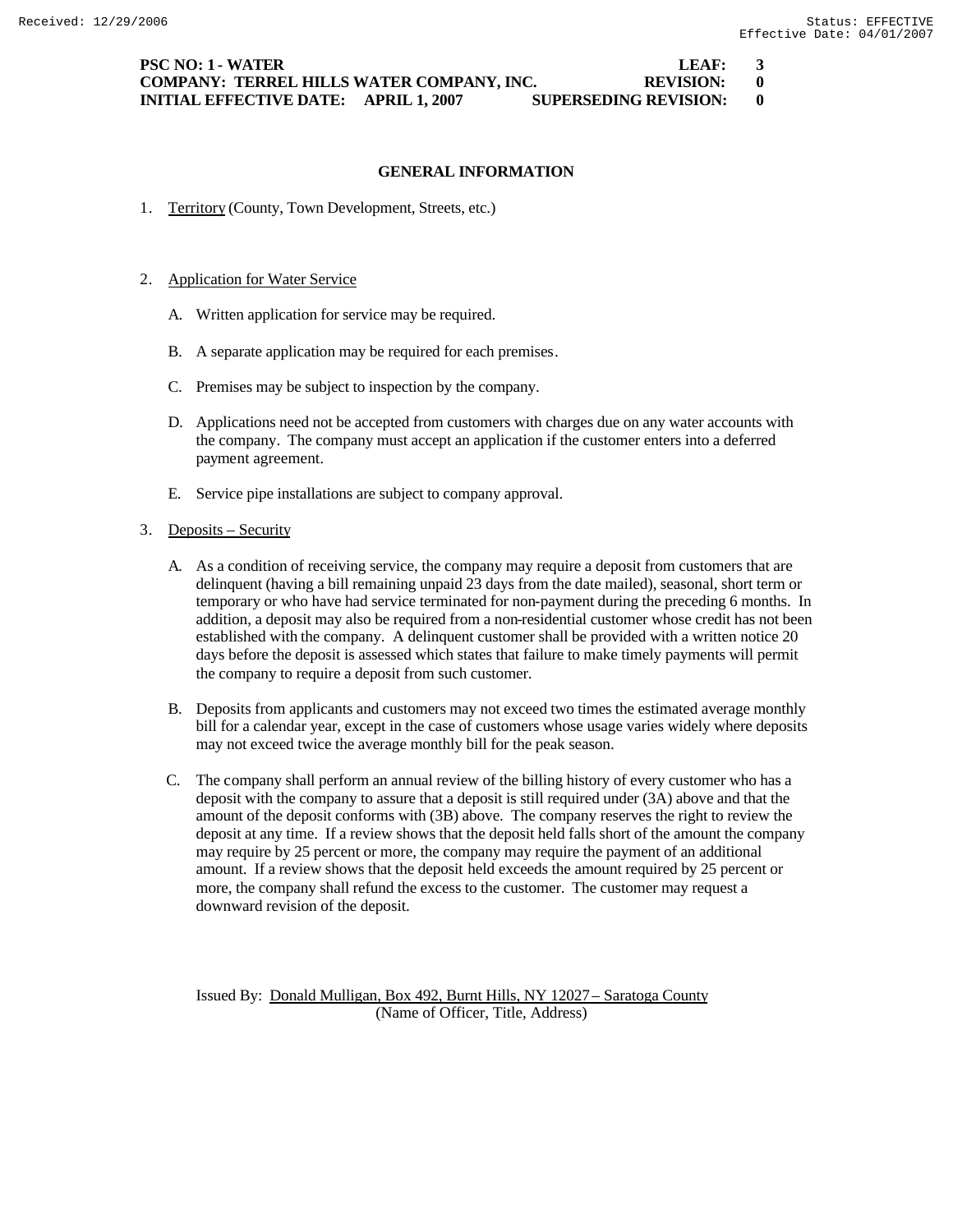### **PSC NO: 1 - WATER LEAF: 4 COMPANY: TERREL HILLS WATER COMPANY, INC. REVISION: 0 INITIAL EFFECTIVE DATE: APRIL 1, 2007 SUPERSEDING REVISION: 0**

# **GENERAL INFORMATION**

#### 4. Deposits – Interest

Every deposit shall earn simple interest at the rate per annum prescribed by the Public Service Commission. The interest must be paid to customers when the deposit is returned. If the deposit has been held for 12 consecutive months or more, the interest must be credited to the customer no later than the first bill rendered after the next succeeding first day of October and at the end of each succeeding 12 month period.

# 5. Deposits – Return

- A. The company shall return to a customer a deposit or portion of a deposit and all interest thereon no more than 30 days after:
	- (1) the day the account is closed and all bills are paid; or
	- (2) the date of the first bill for service rendered after a 12 month period during which time the customer was not delinquent, provided there is no other basis for the company to request a deposit; or
	- (3) a review of the deposit shows that a reduction of the deposit is warranted.
- B. A deposit or portion of a deposit plus interest thereon that is subject to return may be credited to the customer's account in the amount of any outstanding charges. If any balance remains, a refund check shall be issued.
- 6. Deposits Other
	- A. In the event that the applicant desires service for a trailer or other non-permanent structure, he shall deposit with the company all costs of the connection of such service. Said deposit shall bear simple interest as required above and shall be refunded at the end of 10 years, or sooner in the event that a permanent structure for such service connection is completed.
	- B. The company may also require deposits from customers to guarantee future payments as set forth in lawn sprinkler, main extension, or other forms of contracts which are in a form approved by the Public Service Commission. The interest rates for these deposits will be the same as the interest rates for security deposits and such interest will be credited to the customer as prescribed by Commission rules.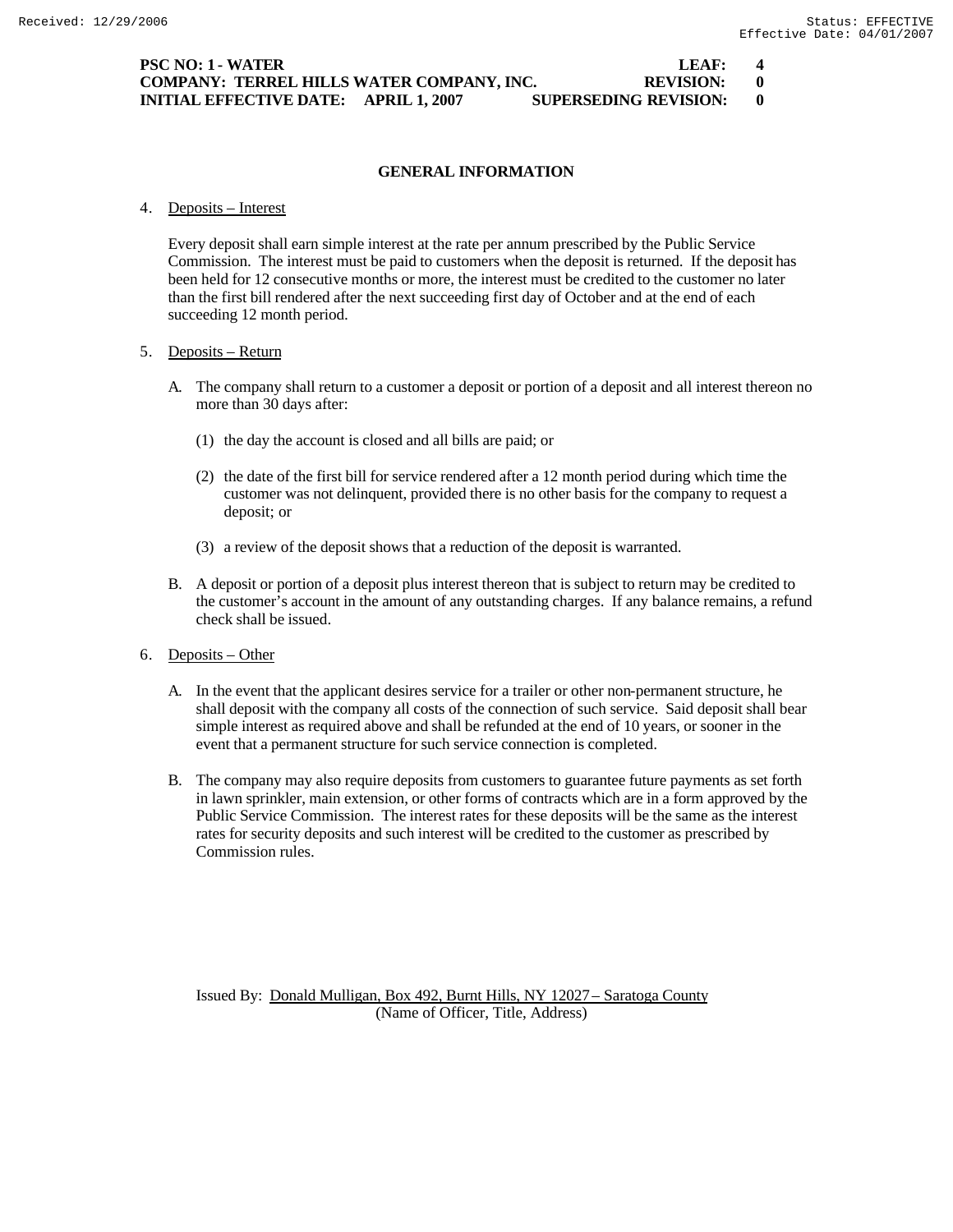# **PSC NO: 1 - WATER LEAF: 5 COMPANY: TERREL HILLS WATER COMPANY, INC. REVISION: 0 INITIAL EFFECTIVE DATE: APRIL 1, 2007 SUPERSEDING REVISION: 0**

# **GENERAL INFORMATION**

# 7. General Rules

- A. Customers must provide 10 days' written notice prior to the date on which termination of service is requested or prior to a change of occupancy, until which date the customer will be responsible for payment of service.
- B. Fire hydrants shall not be used without the written permission of the company or unless in conformance with filed fire protection tariff provisions.
- C. The company will not be liable for damage resulting from the presence of its facilities, supply, or use of water service, except damage resulting from gross negligence of the company.
- D. The company may shut off water in its mains to make repairs and extensions. Where possible, proper advance notice will be made to customers affected.
- E. The use of water for sprinkling, swimming pools, or other less essential uses may be restricted or prohibited where such use may unreasonably reduce the adequacy of service for other domestic purposes.
- F. There must be a separate service for each premises.
- G. Installation of service pipes and mains will not normally be made when the ground is frozen.
- H. The customer is responsible for service pipes and plumbing within the property line. Any plumbing work done on the customer's service pipe is subject to approval by the company. No underground work shall be covered up until it has been inspected and approved by the company.
- I. All leaks on customer premises or the customer portion of the service pipe must be repaired as soon as possible.
- J. All mains, services (up to the property line) and other water system facilities will be maintained and replaced by the company.
- K. The company will supply water in the distribution system at pressures between 20 and 100 pounds per square inch (psi) and will strive, where practicable, to maintain a normal working pressure of 60 psi with a minimum of 35 psi. If the company makes changes to its system which cause the pressure to increase to over 100 psi to existing customers, the company will be responsible for the first installation of the necessary equipment in the customer's premises. From that point on the equipment will be considered part of the customer's internal plumbing and the customer will be responsible for its maintenance or replacement. If a water pressure reducing valve, in the customer's or applicant's opinion, is necessary or desired to safeguard the plumbing, it is the customer's or applicant's responsibility to purchase, install and maintain this equipment. Where a pressure reducing valve is used it is also advisable to install a suitable pressure relief valve. All installations will comply with the local building codes and standards and are considered a part of the customer's internal plumbing.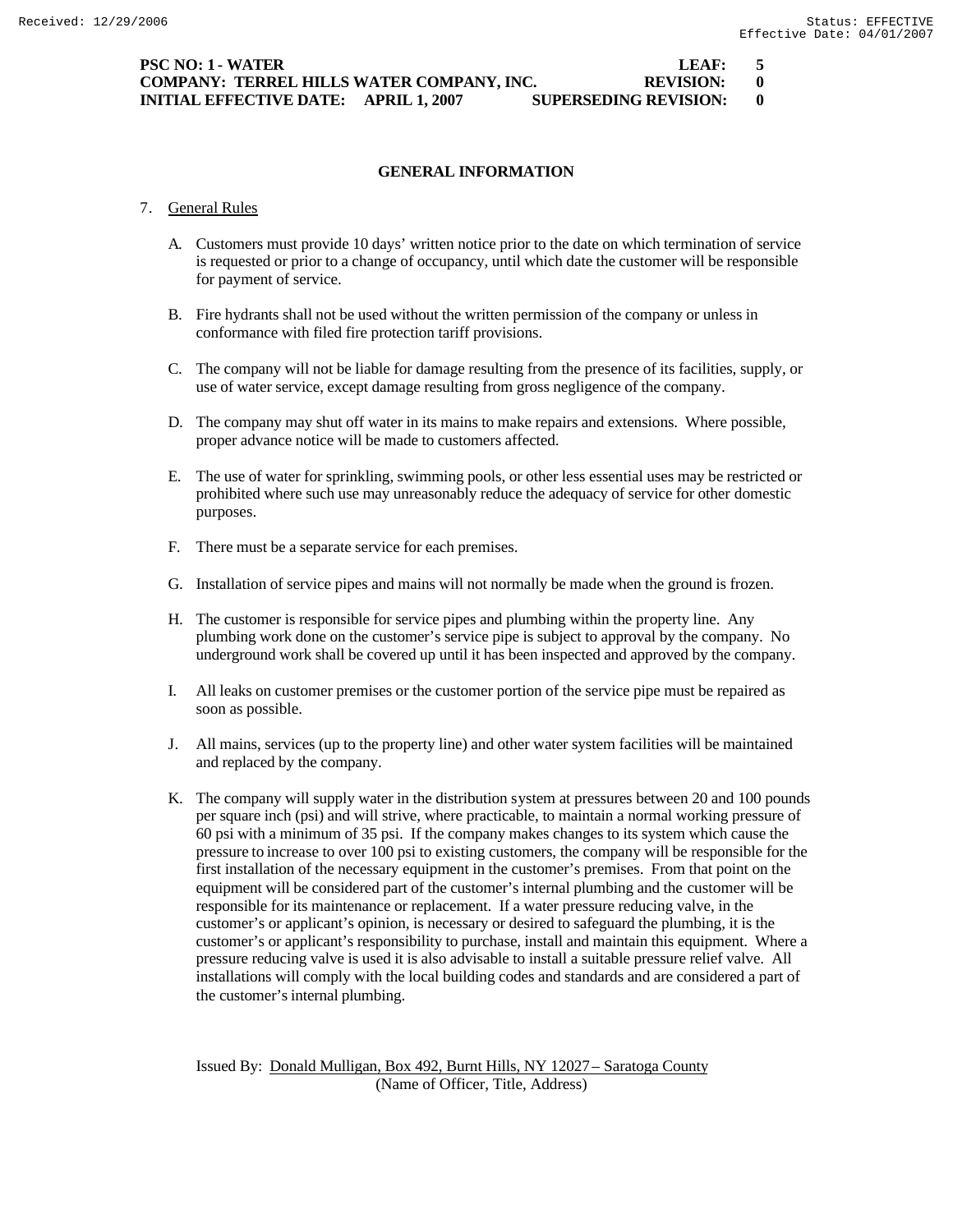# **PSC NO: 1 - WATER LEAF: 6 COMPANY: TERREL HILLS WATER COMPANY, INC. REVISION: 0 INITIAL EFFECTIVE DATE: APRIL 1, 2007 SUPERSEDING REVISION: 0**

# **GENERAL INFORMATION**

- L. Where an applicant is seeking service at an elevation or gradient which could not otherwise be adequately services by existing plant, the company will require that the applicant bear the additional cost of providing such extraordinary service, or in the alternative, require the applicant to purchase, install and maintain the necessary special equipment, such as a hydro-pneumatic system, needed to serve the premises. The installation of a hydro-pneumatic system as part of the customer's internal plumbing may be subject to approval of the Health Department and should comply with local building codes and standards.
- M. Cross connections to water sources other than the company's or with other facilities are strictly prohibited. Customers must, at their expense, install and maintain such backflow prevention devices as may be required by the company in accordance with good water works practice or applicable laws or regulations.
- N. Customers must permit company representatives to enter their premises on reasonable request for purposes relating to the operation and maintenance of the company's system, including inspection of the customer's and the company's facilities, installation, reading, testing, replacement and removal of meters, and terminating and restoring service.
- O. No person shall maliciously, willfully or negligently break, damage, destroy, uncover, deface, block access to or tamper with any pipe, valve, meter, structure, appurtenance or equipment which is a part of the water works system.
- 8. Metered Service (if applicable and provided for in Service Class No. \_\_\_ or Nos. \_\_ )
	- A. A meter of a type approved by the Commission is required for each premises.
	- B. The company will furnish, install, and maintain the meter. Unless the meter register is set at zero, the company shall attach a tag with the date and meter dial reading at the time of installation.
	- C. The customer will provide a location for the meter acceptable to the company and will be responsible for the cost of repairing damage resulting from human interference, frost, backflow of hot water, or other such causes.
	- D. Where the company agrees it is necessary to set a meter outside the building, it shall be installed at the expense of the customer in a pit acceptable to the company which is both water-tight and frostproof. The cover of the pit shall be fastened with a convenient locking device. Where the distance from the property line to the front wall of the building is greater than 75 feet, the company may require that the meter be set in a pit at or near the property line. If the pit is to be installed on property not owned or controlled by the customer, written consent of the owner of the property shall be obtained prior to the installation.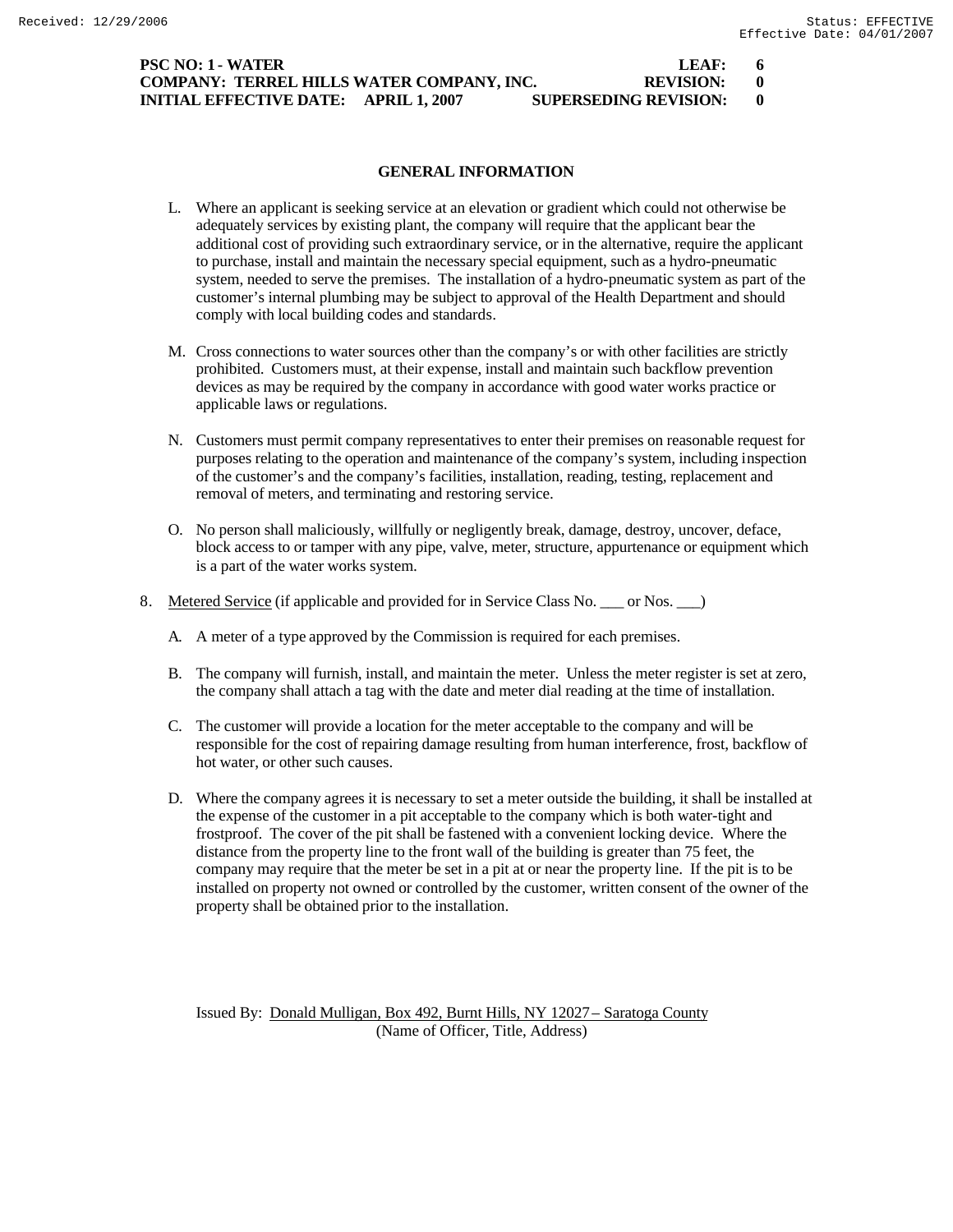**PSC NO: 1 - WATER LEAF: 7 COMPANY: TERREL HILLS WATER COMPANY, INC. REVISION: 0 INITIAL EFFECTIVE DATE: APRIL 1, 2007 SUPERSEDING REVISION: 0**

# **GENERAL INFORMATION**

- E. The company reserves the right to remove, test, and replace the meter.
- F. The company shall afford the customer an opportunity to verify the final reading of any water meter removed from the premises and obtain the customer's signature on a meter removal card which shows the date removed and the reading.
- G. Meters will be tested in conformance with rules of the Public Service Commission. In the case of a disputed account involving the accuracy of the meter, the company will have the meter tested upon the request of the customer. Should the customer request to have a second meter test within 1 year, the customer will be responsible for the actual cost incurred to have the meter tested including the cost to remove the meter, payable in advance to the company. This fee will be refunded if the meter's final weighted average is found to register in excess of 100 percent. Adjustments in bills for over-registration of the meter will be made in accordance with the current rules of the Public Service Commission.
- H. Bills will show meter readings and the dates read.
- I. Bills will be reasonably estimated where a meter has been inaccessible and will be so indicated on the bill.
- J. Where a meter has ceased to register or its percentage of accuracy cannot be determined, an estimated bill for the current period may be rendered. For all other periods the bill shall be the minimum applicable charge.
- 9. Unmetered Service (if applicable and provided for in Service Class No. \_\_\_ or Nos. \_\_\_)

All applicable provisions of this tariff shall apply.

10. Extension of Mains

Mains will be extended in conformance with Commission Rules and Regulations found in 16 NYCRR, Part 501.

11. Discontinuance of Service – Non –Payment

Service may be discontinued under the following provisions: for non-payment of any amount due for water supplied, for failure to make any payment due under a deferred payment agreement or for meter repairs (see Section 8C), for failure to post a required deposit or for failure to pay any fee or charge accruing under the contract or tariff.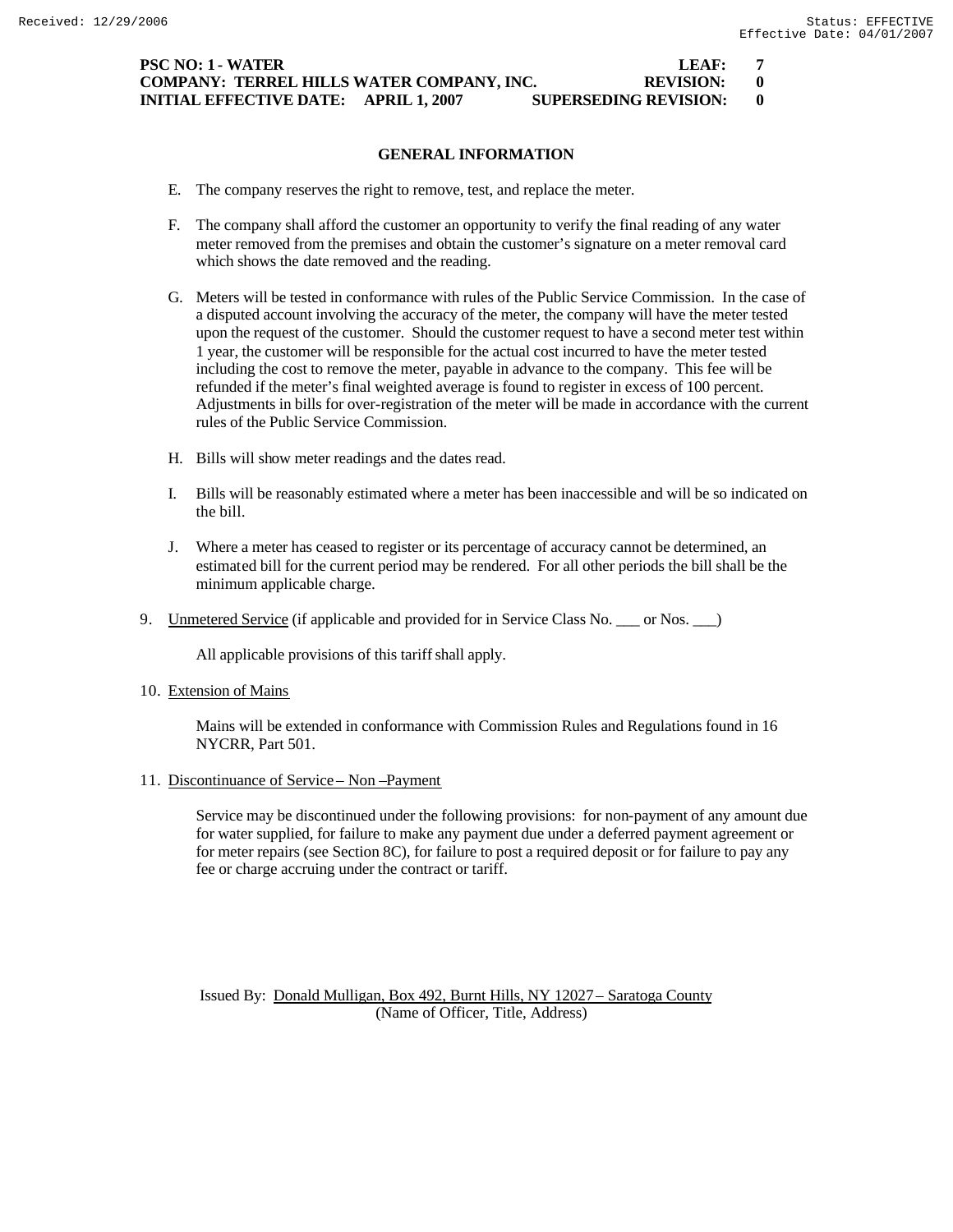| PSC NO: 1 - WATER                         |                              | LEAF:       |  |
|-------------------------------------------|------------------------------|-------------|--|
| COMPANY: TERREL HILLS WATER COMPANY, INC. |                              | REVISION: 0 |  |
| INITIAL EFFECTIVE DATE: APRIL 1. 2007     | <b>SUPERSEDING REVISION:</b> |             |  |

#### **GENERAL INFORMATION**

- A. A bill not paid within 23 days of mailing is considered delinquent, and the company may discontinue service after complying with 16 NYCRR, Part 533 which requires: (1) 15 days written notice if served personally, or (2) 15 days after a registered letter containing such notice has been signed or refused, or (3) 18 days after mailing written notice in a post-paid wrapper. Service will not be re-established until payment of all proper arrears, charges and deposits is made or a deferred payment agreement is entered into. Receipt of a subsequently dishonored negotiable instrument in response to a notice of discontinuance shall not constitute payment of the customer's account and the company shall not be required to issue additional notice prior to discontinuance. There will be a charge for processing all returned checks equal to the bank charge plus a handling fee of \$5.00 (not to exceed the maximum allowed by Section 5-328 of General Obligations Law).
- B. The company will not discontinue service to residential premises for non-payment of bills on a Friday, Saturday, Sunday, public holiday (as defined in General Construction Law), or on a day on which the utility's main office is closed. Discontinuance can only take place from Monday to Thursday between the hours of 8 a.m. and 4 p.m.
- C. The company will not discontinue service for non-payment of bills to any person or entity receiving public assistance if the payment for such service is to be paid directly by the Department of Social Services or by the local Social Services representatives.

#### 12. Discontinuance of Service – Other

- A. Service rendered under any application, contract or agreement may be discontinued by the company after reasonable notice for any of the following reasons:
	- (1) For willful or indifferent waste of water due to any cause or for non-authorized use of water.
	- (2) For failure to protect from damage the meter and connection, or for failure to protect and maintain the service pipe or fixtures on the property of the customer in a condition satisfactory to the company.
	- (3) For tampering with any meter, connections, service pipe, curb rock, seal or any other appliance of the company controlling or regulating the customer's water supply.
	- (4) For failure to provide the company's employees reasonable access to the premises supplied, or for obstructing the way of ingress to the meter or any other appliances controlling or regulating the customer's water supply.
	- (5) In case of vacancy of the premises.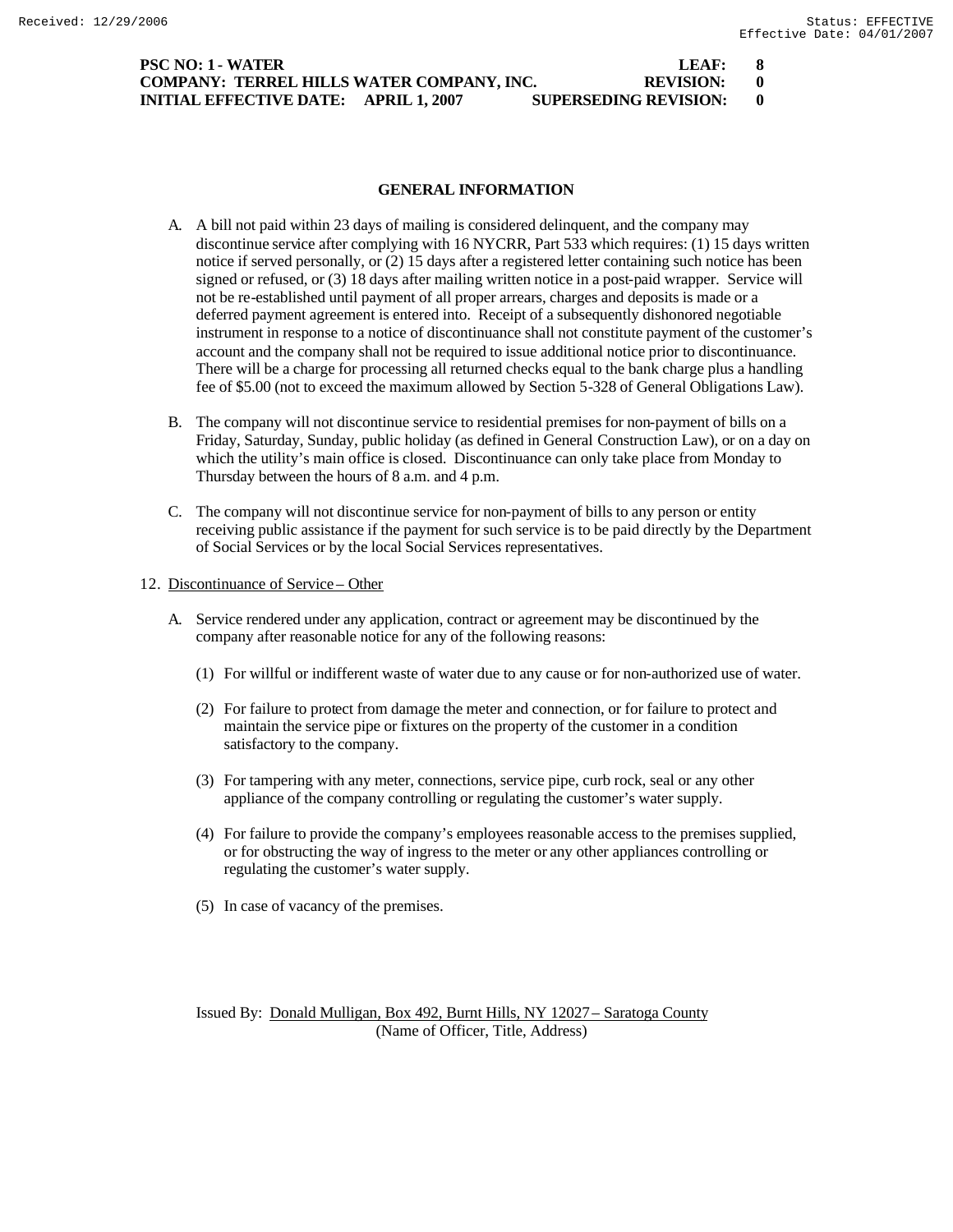### **GENERAL INFORMATION**

- (6) For cross connections.
- (7) For submetering or reselling water.
- (8) For non-compliance with water usage restrictions.
- (9) For violation of any rule or regulation of the company as filed with the Public Service Commission, provided such violation affects the reliability or integrity of the water system.
- B. Written notice of discontinuance of service shall contain the information required by 16 NYCRR Section 533.3 and will be given except in those instances where a public health hazard exists.
- C. The company may, at any time, temporarily discontinue water service in case of accident, or for the purpose of making connections, alterations, repairs, changes, etc.
- D. Except as stated in the preceding paragraph, or in the case of a violation that threatens the integrity of the water system, the company shall not discontinue service to any customer on a Friday, Saturday, Sunday, Public Holiday or on a day when the company is not open for business. Public Holiday shall refer to those holidays defined in the General Construction Law.

#### 13. Discontinuance of Residential Service – Special Procedures

If termination of service would result in serious impairment to health and safety, the company must delay the termination of service or, if service has already been terminated, must restore service, for thirty days under the following conditions.

- A. all occupants are either blind, disabled, 62 years of age or older or 18 years of age or under;
- B. a medical emergency exists; or
- C. if heating would be affected between November 1 and April 1.

It is the customer's responsibility to notify the company that such conditions exist and to provide any required documentation. The company may require that the customer make appropriate arrangements to pay any arrears as well as pay current bills.

#### 14. Deferred Payment Agreements

In addition to those circumstances in Section 13, the company will consider granting customers reasonable payment terms in cases where a customer is threatened with termination of service, or where the company has issued a backbill to a customer. Any such agreement may require the customer to make a reasonable down payment, and to pay bills when issued.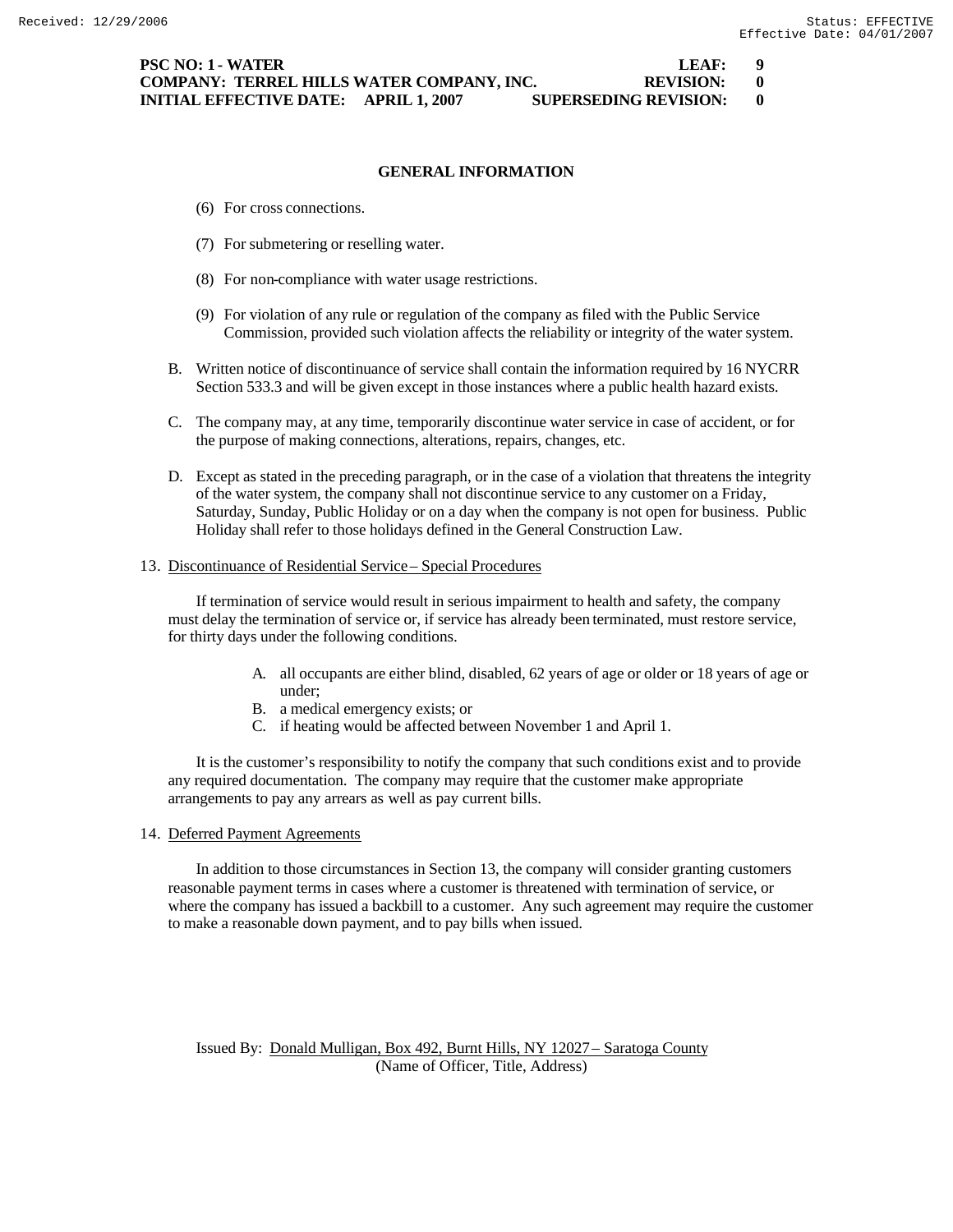# **PSC NO: 1 - WATER LEAF: 10 COMPANY: TERREL HILLS WATER COMPANY, INC. REVISION: 1 INITIAL EFFECTIVE DATE: March 1, 2019 SUPERSEDING REVISION: 0**

#### **GENERAL INFORMATION**

#### 15. Complaint Handling Procedures

- A. The company will promptly investigate and evaluate all complaints received from customers regarding bills for service rendered or required deposits. The results of the company's findings will be reported to the customer. During the period of investigation and evaluation, service will not be discontinued, nor shall a new notice of termination be issued, provided, however, that the customer will be required to pay the undisputed portion of any balance due, which may include for current usage.
- B. After the completion of such an investigation, if the company determines that the disputed service has been rendered, or that the disputed charge or deposit is proper in whole or in part, the company may require that the full bill or deposit be paid. Appropriate notices of the determination shall be given to the customer, and where notice of discontinuance of service was previously sent, or is served with the determination, such notice shall include a statement advising the customer of the availability of the Commission's complaint handling procedures, including the address and telephone number of the Department's Consumer Services Division. Where prior notice of discontinuance was sent, company procedure provides for discontinuance of service if customer fails to pay the proper amount due and owing within 5 days after notice of the company determination was served personally on the customer or at least 8 days after mailing of the notice. Under no circumstances will discontinuance of service occur if so precluded by the Commission.
- C. In situations where the complaint procedures of the Commission have been invoked and it is determined that the disputed service has been rendered or that the disputed charge or deposit is proper and prior notice of discontinuance was sent, a customer's service will not be discontinued for failure to pay the amount found due and owing until at least 5 days after notice of the Commission's determination, where personal service is made, or at least 8 days after mailing of such a notice.

# 16. Restoration of Service

A charge will be made to restore service after discontinuance at the customer's request, for nonpayment or for violation of these rules.

This charge will be \$50.00 during normal business hours (8:00 a.m. to 4:00 p.m., Monday through Friday), \$75.00 outside of normal business hours Monday through Friday and \$100.00 on weekends or public holidays. The holidays for which the \$100.00 charge will apply are as follows:

New Year's Day Labor Day Dr. Martin Luther King, Jr. Day Columbus Day Lincoln's Birthday Veteran's Day Washington's Birthday Thanksgiving Day Memorial Day Christmas Day Independence Day

Issued By: Mark McDonald, President, PO Box 476, Saratoga Springs, NY 12866 (Name of Officer, Title, Address)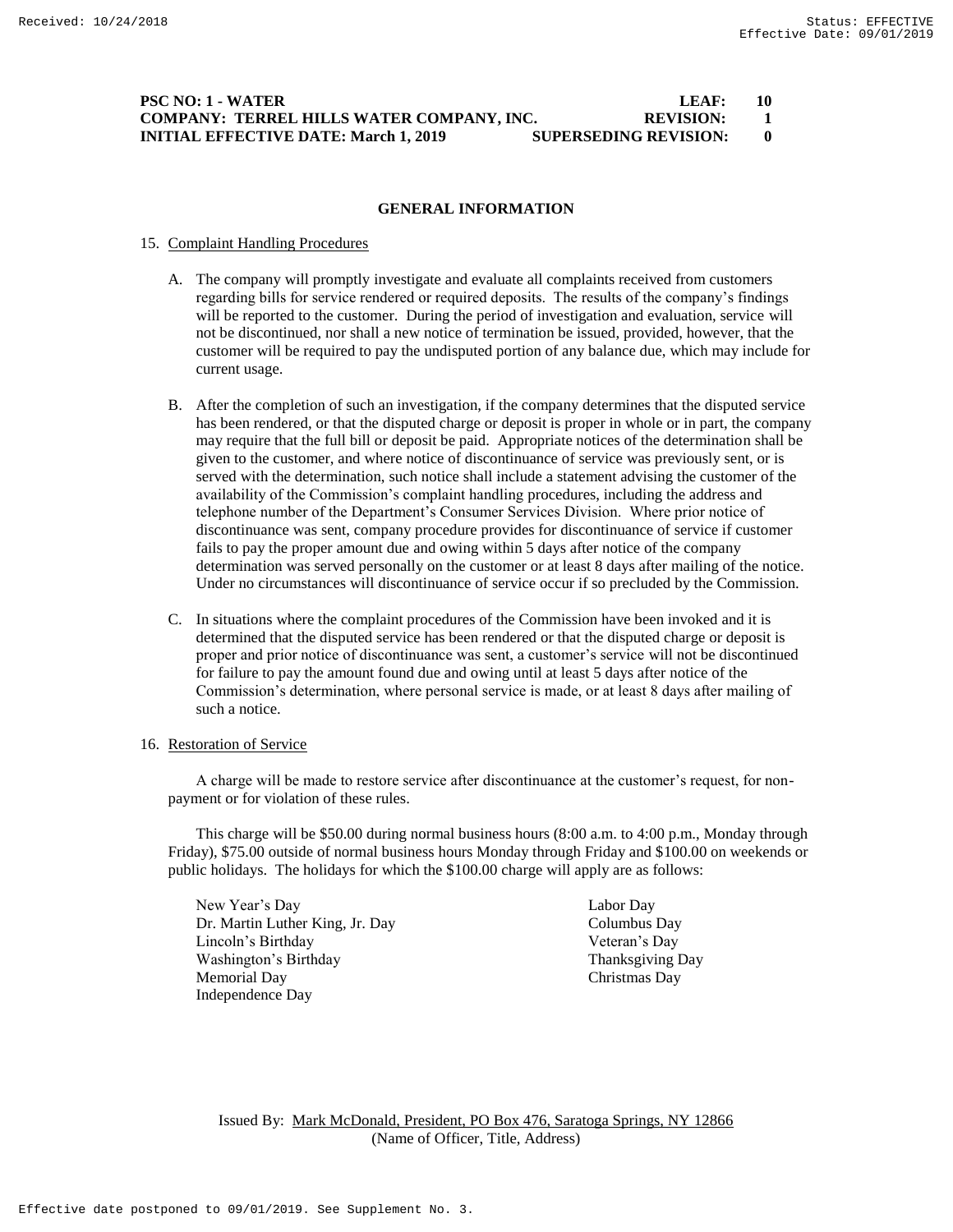### **PSC NO: 1 - WATER LEAF: 11 COMPANY: TERREL HILLS WATER COMPANY, INC. REVISION: 0 INITIAL EFFECTIVE DATE: APRIL 1, 2007 SUPERSEDING REVISION: 0**

### **GENERAL INFORMATION**

In a case where service is being restored after discontinuance for non-payment, the company may require full payment of all arrears as well as the restoration of service charge. If the company and the customer have entered into some form of payment agreement, the agreed upon down payment may be required before service will be restored.

If it becomes necessary to disconnect service at the main because of willful acts of a customer, the service restoration charge will include the actual costs incurred by the company to disconnect and reconnect the service.

17. Interest on Customer Overpayments

The company will provide interest on a customer overpayment as follows:

- A. A customer overpayment is defined as payment by the customer to the company in excess of the correct charge for water service supplied to the customer which was caused by erroneous billing by the utility.
- B. The rate of interest on such amounts shall be the greater of the unadjusted customer deposit rate or the applicable late payment rate, if any, for the service classification under which the customer was billed. Interest shall be paid from the date when the customer overpayment was made, adjusted for any changes in the deposit rate or late payment rate, and compounded monthly, until the date when the overpayment was refunded.
- C. The company will not pay interest on customer overpayments that are refunded within 30 days after such overpayment is received by the company.

# 18. Regulation

All matters, rules and other situations concerning the rendering of water service which are not specifically covered herein or in a provision of the New York State Codes, Rules and Regulations and which are subject to the jurisdiction of the Public Service Commission, and for which a customer and the company cannot agree as to an equitable and fair solution will be referred to said Commission to be resolved. Either the customer or the company may request that a rule or provision of this tariff be changed for a particular situation.